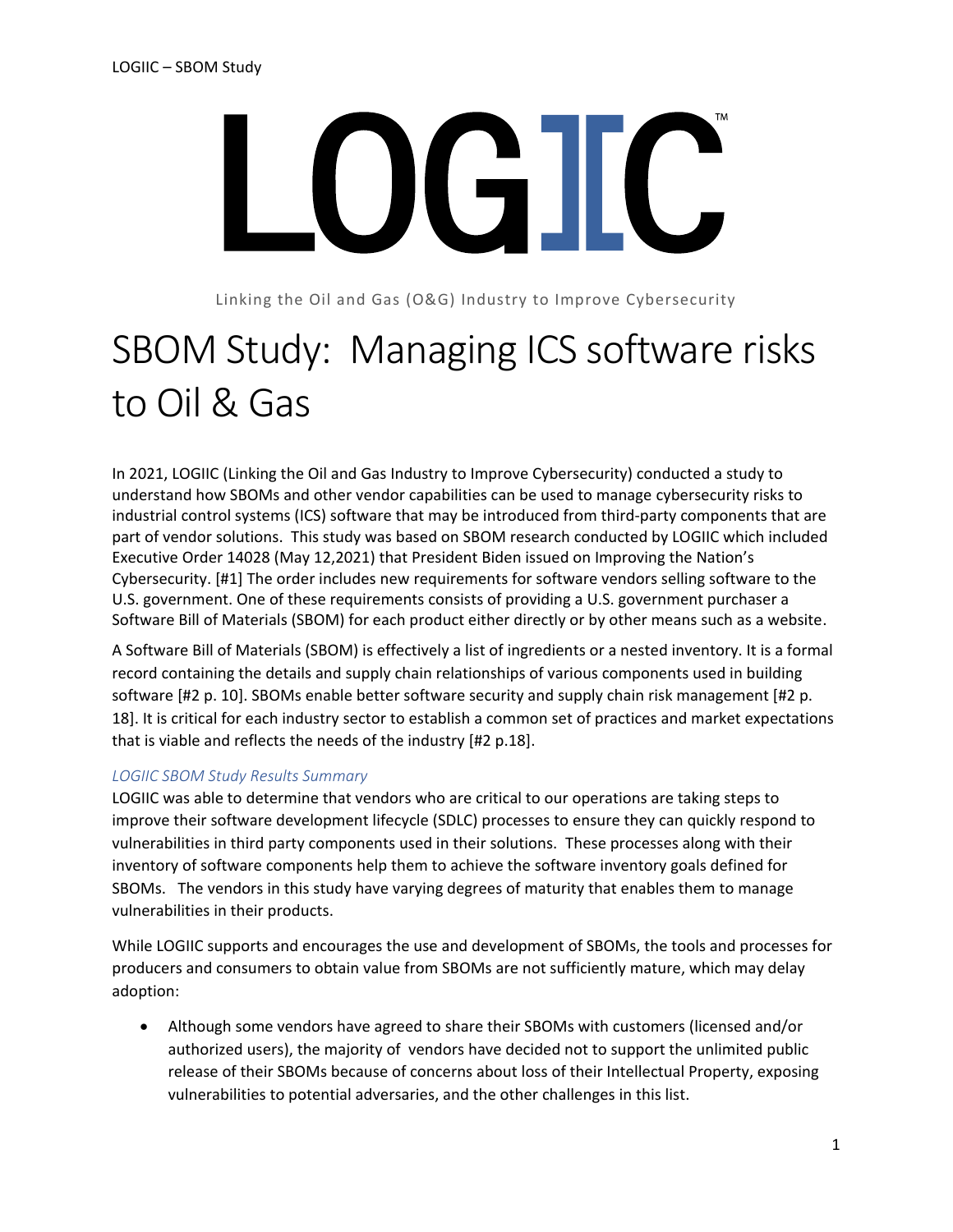- Commercial tools are available to securely create, use, store and share SBOMs. But, open source and commercial tool integration needs to mature for SBOMs to be widely used, given that energy sector companies under tight budget constraints may choose to utilize open source tools, while others may be using commercial tools.
- There are a limited number of commercially available solutions to help vendors create and manage SBOMs. In addition, many of the tools are not comprehensive and focus on specific development platforms.
- SBOMs may provide open source or other software subcomponents, but they currently do not identify vulnerabilities.
- Today, asset owners would have to allocate significant funds to staff a team to manage and obtain value from SBOMs as they become available from numerous vendors, until the use and scanning of SBOMs becomes automated and widely used commercial tools become the standard.
	- $\circ$  Many asset owners already have relationships with their key vendors who will perform detailed analysis as vulnerabilities in third party components are identified so the asset owners understand the risks to their operations.
	- $\circ$  The value to the asset owners from SBOMs would need to justify these additional costs
	- $\circ$  Industry Sector collaboration groups, like ISACs might be able to centrally manage SBOMs and perform related functions for a specific industry sector, but those costs would have to be agreed to and justified by all members of the group.

There are actions that can provide significant value in the near term while the SBOM processes mature:

- Asset Owners can work with their vendors to establish processes and agreements to accomplish many of the SBOM goals:
	- $\circ$  Vendors share information with asset owners that achieve the same goals as Vulnerability Exploitability eXchange (VEX) data that cross references data from National Vulnerability Database (NVD) to understand the potential impact to their products.
	- $\circ$  Processes exist for asset owners to obtain status from vendors when they suspect vulnerabilities in vendor products associated with third party components.
- Vendors can strengthen or verify their SDLC processes by:
	- $\circ$  Leveraging ISA 62443 4-1 standards and certification, or other standards that define SDLC processes.
	- $\circ$  Maintaining a comprehensive software component inventory, like the data in SBOMs, and establish processes to quickly identify potential risks associated with  $3<sup>rd</sup>$  party software components.

LOGIIC will use what we learned from this study to help influence legislation and regulations that may impact the oil & gas industry. LOGIIC is willing to assist the government agencies and standards bodies to develop special use cases that are needed for our industry.

## *Vendors Pursuing SBOMs*

There were five vendors participating in this LOGIIC SBOM study. Of the five, three were pursuing SBOM creation at some level of maturity. These three vendors took different approaches with each either exploring proof-of-concept or selecting a vendor tool to assist with SBOM creation or purchasing and deploying a product for SBOM creation. The other two vendors were not pursuing SBOMs but believe they can accomplish the same goals through traditional software development lifecycle management and vulnerability scanning to inventory components and highlight component vulnerabilities. While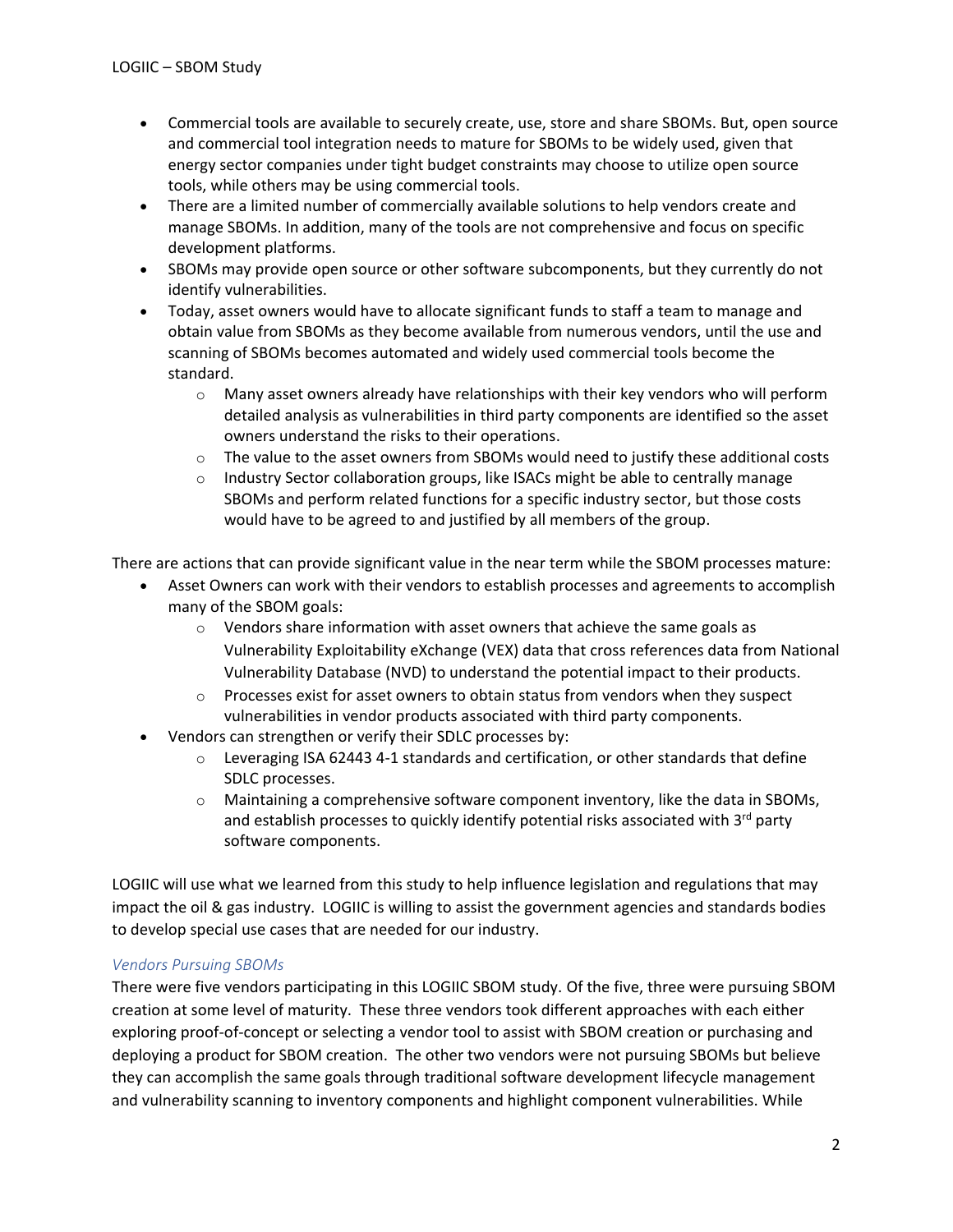software development lifecycles and manual inventory tracking are important for keeping software secure, they are not always timely in identifying software vulnerabilities. Meanwhile, once fully mature and standardized, SBOMs will be able to scale across the software ecosystem because of their support for automation, which includes automatic generation and machine-readability. Machine-readable SBOMs often accelerate the process of identifying and remediating potentially vulnerable subcomponents once subcomponent vulnerabilities have been identified by using automation. For now, however, until SBOM technology becomes more mature and incorporates automation more broadly, a robust vendor code inventory may provide more details than a SBOM. For example, the vendor would be able to state whether open source code containing a vulnerability was included in a product.

## *SBOM Standards*

There are three standards for SBOM development:

- 1. Software Package Data Exchange (SPDX) is an open standard for software bill of materials (SBOM). SPDX allows the expression of components, licenses, copyrights, security references and other metadata relating to software. The SPDX specification is developed by the SPDX workgroup, which is hosted by The Linux Foundation. [#2 p.20]
- 2. CycloneDX is a software bill of materials (SBOM) standard, purpose-built for software security contexts and supply chain component analysis. The specification is maintained by the CycloneDX Core working group, with origins in the OWASP community [#2 p.20]
- 3. Software Identification (SWID) tags record unique information about an installed software application, including its name, edition, version, whether it is part of a bundle and more. SWID tags support software inventory and asset management initiatives. The structure of SWID tags is specified in international standard ISO/IEC 19770-2:2015 [#2 p.20]

A tool to convert among the three standards may be found at the following link.

• <https://github.com/CycloneDX/cyclonedx-cli#convert-command>

The three vendors in this study who were pursuing SBOMs said they could support SPDX or SWID.

## *SBOM Fields*

As a result of Executive Order 14028, the National Telecommunications and Information Administration (NTIA) released a definition of the minimum elements to establish the baseline technology and practices for provisioning SBOMs, which may be considered the SBOM field requirements.

The core of an SBOM is a consistent, uniform structure that captures and presents information used to understand the components that make up software. Data fields contain baseline information about each component that should be tracked and maintained. The goal of these fields (standard SBOM structure) is to enable sufficient identification of these components to track them across the software supply chain and map them to other beneficial sources of data, such as vulnerability databases or license databases. The minimum data fields are contained in Table 1. [#3 p. 8]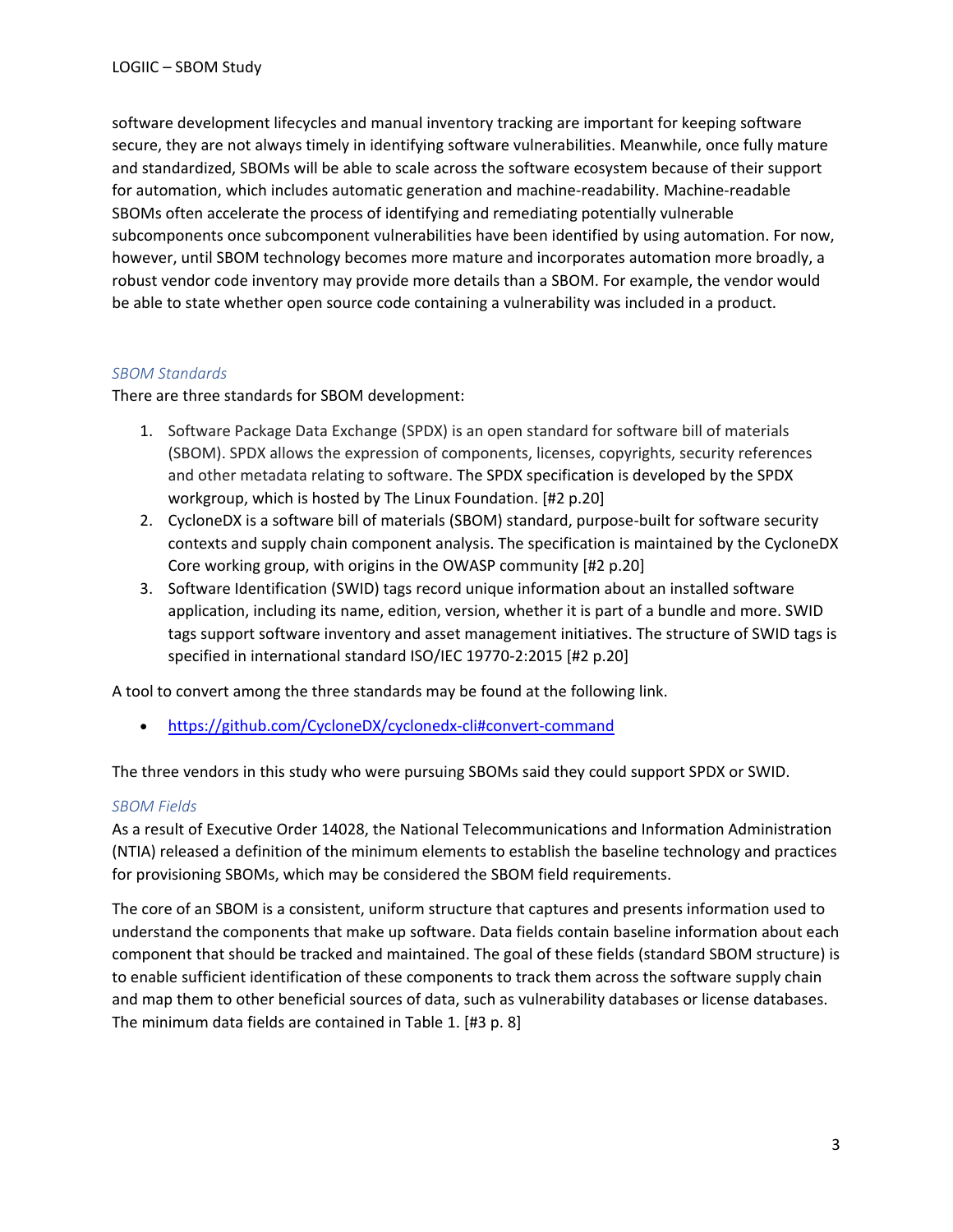| Data Field                      | Description                                                             |
|---------------------------------|-------------------------------------------------------------------------|
| <b>Supplier Name</b>            | The name of an entity that creates, defines, and identifies components. |
| <b>Component Name</b>           | Designation assigned to a unit of software defined by the original      |
|                                 | supplier.                                                               |
| Version of the Component        | Identifier used by the supplier to specify a change in software from a  |
|                                 | previously identified version.                                          |
| <b>Other Unique Identifiers</b> | Other identifiers that are used to identify a component or serve as a   |
|                                 | look-up key for relevant databases.                                     |
| Dependency Relationship         | Characterizing the relationship that an upstream component X is         |
|                                 | included in software Y.                                                 |
| Author of SBOM Data             | The name of the entity that creates the SBOM data for this component.   |
| Timestamp                       | Timestamp Record of the date and time of the SBOM data assembly.        |

Table 1. Core SBOM Data Fields

In addition to the data fields described in the minimum elements above, the following data fields are recommended for consideration, especially for efforts that are planned over several years or that require higher levels of security. These recommended elements are contained in Table 2. [#3 p. 14]

| Data Field                           | Description                                                           |
|--------------------------------------|-----------------------------------------------------------------------|
| Hash of the Component                | A cryptographic hash offers confidence that a specific component      |
|                                      | was used. It also provides a foundational element to assist in this   |
|                                      | mapping software components to vulnerability sources.                 |
| Lifecycle Phase                      | The data about software components can be collected at different      |
|                                      | stages in the software lifecycle, including from the software         |
|                                      | source, at build time, or after build through a binary analysis tool. |
| <b>Other Component Relationships</b> | Other types of dependency relationships can be captured and           |
|                                      | have been implemented in some SBOM standards. One approach            |
|                                      | that can be captured today beyond direct dependencies is              |
|                                      | "derivation" or "descendancy". This can indicate that a component     |
|                                      | is similar to some other known component, but that some changes       |
|                                      | have been made.                                                       |
| License Information                  | License management was an early use case for SBOM, helping            |
|                                      | organizations with large and complex software portfolios track the    |
|                                      | licenses and terms of their diverse software components,              |
|                                      | especially for open-source software. SBOMs can convey data            |
|                                      | about the licenses for each component.                                |

Table 2. Recommended SBOM Data Fields

The vendors in this study had the following suggestions that could be included in the unique identifier data field in the minimum data field set, or could be included as separate fields in the SBOM structure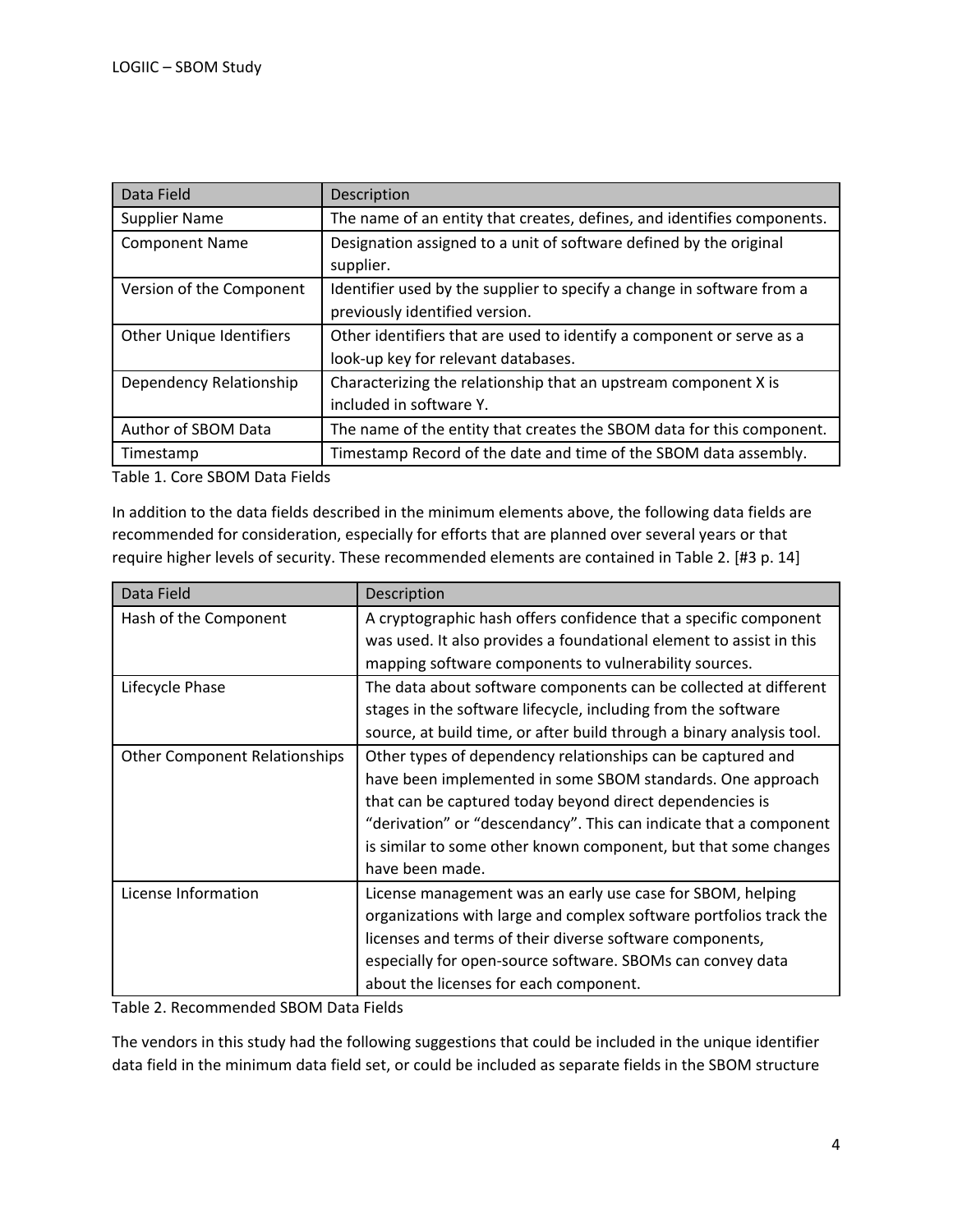- 1) Multiple vendors noted that Package URLs (PURLS) may assist in identifying software components
- 2) One of the vendors noted that the number one need was a list of hashes of components on platforms to allow for whitelisting.
- 3) Another vendor noted that there are several unique identifier types that work for different classes of software (PURL, Hash, CPE string). It would be helpful to determine a single unique identifier.
	- a. The CPE String (Common Platform Identifier), which defines standard methods for assigning names to IT product classes, may be considered, but it does have its challenges. The following CPE 2.3 Naming Specification example represents Microsoft Internet Explorer 8.0.6001 Beta. [#4] The CPE string has no concept of a product component. So, if a vulnerability is buried in a rarely used feature or component, such as the Groove GFS Helper in the Internet Explorer in this example, there is no way to use CPE to express this.

wfn:[part="a",vendor="microsoft",product="internet\_explorer", version="8\.0\.6001",update="beta"]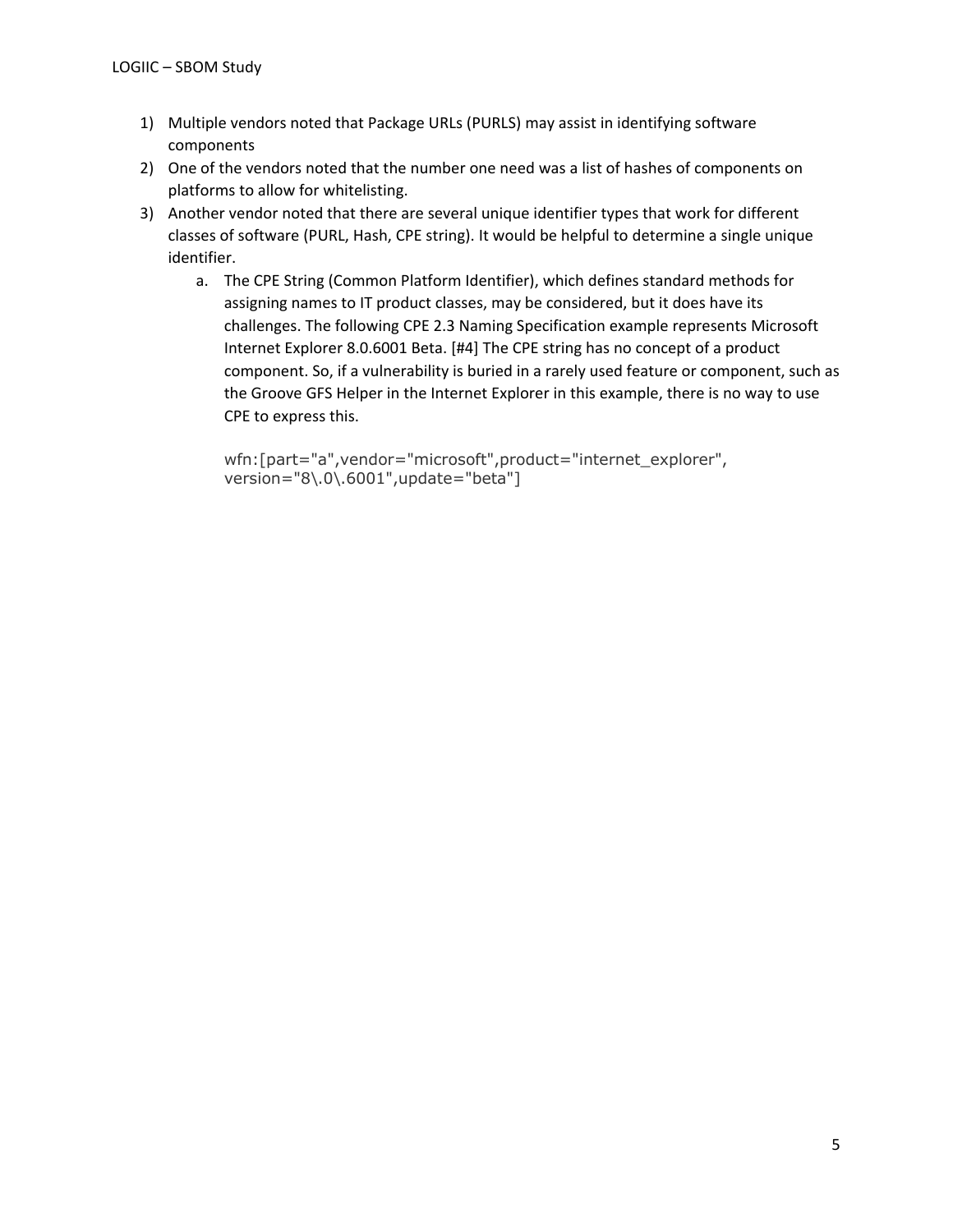#### *SBOM Practices and Processes*

An SBOM is more than a structured set of data; to integrate it into the operations of the secure development life cycle avendor organization should follow certain practices and processes that focus on the mechanics of SBOM use. [#3 p. 11]

| Practice/Process                 | Description                                                                                                                                                                                                                                                                                                      |
|----------------------------------|------------------------------------------------------------------------------------------------------------------------------------------------------------------------------------------------------------------------------------------------------------------------------------------------------------------|
| Frequency                        | If the software component is updated with a new build or release, a<br>new SBOM must be created to reflect the new version of the<br>software.                                                                                                                                                                   |
| Depth                            | An SBOM should contain all primary (top level) components, with all<br>their transitive dependencies listed. At a minimum, all top-level<br>dependencies must be listed.                                                                                                                                         |
| Known Unknowns                   | The SBOM author must explicitly identify "known unknowns." That is,<br>the dependency data draws a clear distinction between a component<br>that has no further dependencies, and a component for which the<br>presence of dependencies is unknown and incomplete.                                               |
| Distribution and Delivery        | SBOMs should be available in a timely fashion to those who need<br>them and must have appropriate access permissions and roles in<br>place.                                                                                                                                                                      |
| <b>Access Control</b>            | Many suppliers, including open source maintainers and those with<br>widely available software, may feel their interests are best served by<br>making SBOM data public. Other organizations, especially at first,<br>may wish to keep this data confidential, and limit access to specific<br>customers or users. |
| <b>Accommodation of Mistakes</b> | Accommodation of mistakes, should be built into the initial<br>implementation phase of SBOM, allowing for omissions and errors.<br>While internal management of supply chain data may be a best<br>practice, it is still evolving. Starting today is better than waiting for<br>perfection.                      |

Table 3. SBOM Practices and Processes

One of the vendors had a process recommendation, suggesting two-person control for any SBOM changes.

## *Automation*

Of the vendors pursuing SBOM, only one of the vendors had automated the production of SBOMs. The other two vendors have the intention of pursuing automation as a long-term goal. Today, these vendors rely on spreadsheets and manual processes for tracking software.

## *Commercial SBOM Tools*

The vendors pursuing SBOMs had either purchased or were in the process of evaluating tools that could be used for generating and tracking SBOMs.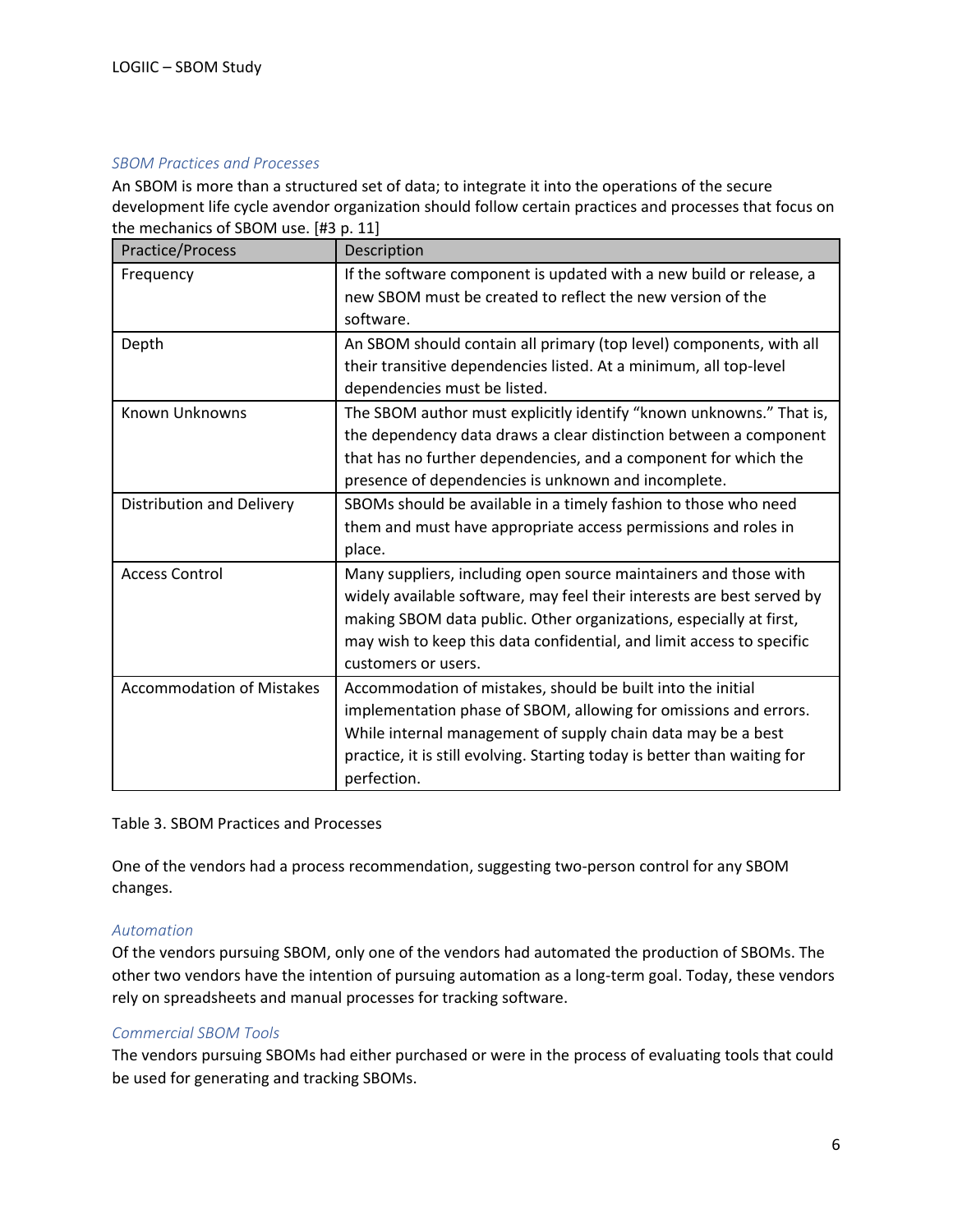A list of commercial tools that generate the SPDX format of SBOMs is at the link below.

## Commercial Tools - [Software Package Data Exchange \(SPDX\)](https://spdx.dev/tools-commercial/)

For those interested in using CycloneDX, their tool set is available at the link below.

#### [CycloneDX Tool Center](https://cyclonedx.org/tool-center/)

One of the vendors commented that the value of some commercial SBOM tools is that they provide the ability to quickly scan across all software and see which software may be impacted by a particular vulnerability or other finding. The tools allow the user to look across platforms and see the common components.

#### *Vulnerability Management*

VEX, which stands for Vulnerability Exploitability eXchange, is what the NTIA describes as a "companion artifact" to an SBOM. NTIA is working on standards for sharing vulnerability information. SBOMs provide insight into the composition of the product, but they do so at a high level that does not convey the extent to which a known vulnerability can be exploited in the product. This lack of "exploitability" results in many "false positives" being represented in the SBOM data and thus obscures the high-risk exploitable vulnerabilities. [#5]

VEX documents currently have just one standardized format: the Common Security Advisory Framework (CSAF). This format is released by OASIS Open, which is a European-based not for-profit dedicated to producing open-source standards for cybersecurity and related topics. [#6]

Of the five automation vendors in this study, only one was seriously pursuing VEX.

#### *SBOM Sharing*

None of the vendors in this study were amenable to unlimited public release of SBOMs. The vendors stated that they may be open to sharing SBOMs through a customer portal for authorized or licensed users.

One of the vendors stated that their legacy system SBOMs are available upon request since those are manually generated and human-readable. The same vendor noted that automated SBOMs are available to their customers as subscribers to their SBOM utility or by request. They noted that there is a large benefit for SBOMs being stored in a global SBOM managed service repository that system integrators may access.

For the Oil and Natural Gas (ONG) Industry, the ONG Information Sharing and Analysis Center (ISAC) should be considered as a possible aggregator/collector of SBOMs. The organization would be wellpositioned to scan SBOMs as it is notified of threat information, indicators of compromise, etc.

## *Timeframe*

The automation vendors noted that creating SBOMs for all their products is a multi-year exercise. For some legacy products, SBOM creation may be a manual process, depending on the systems and languages used.

For some vendors, the real challenge may not be the creation of SBOMs but the quantity of products requiring SBOMs. If an automation vendor has hundreds of versions of software deployed in the field, they will need to create hundreds of SBOMs. So, automated creation of SBOMs is critical.